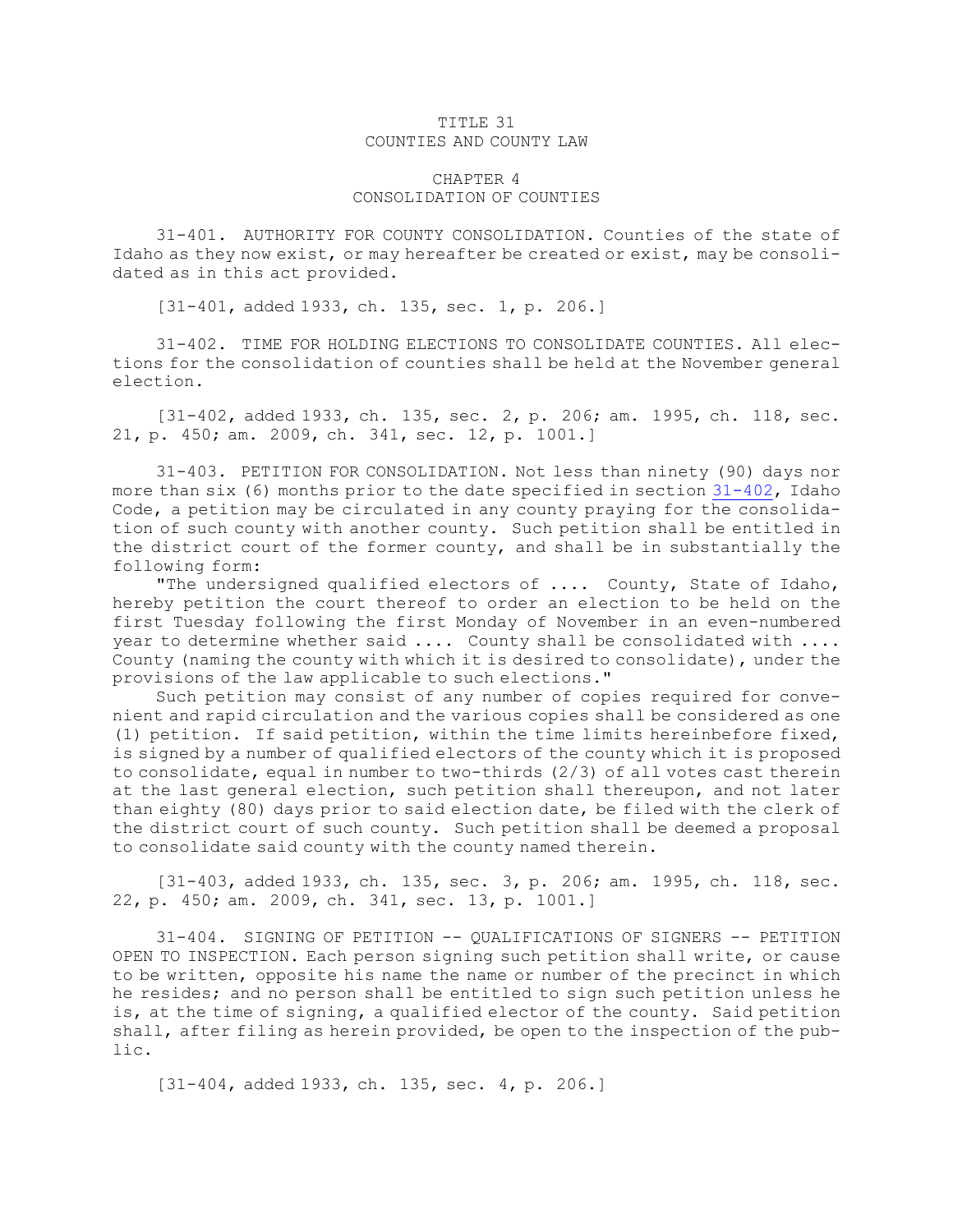31-405. RIGHT TO CONTEST PETITION. Any qualified elector of the county shall have the right to contest the right of any person whose name is subscribed to such petition to file the same, or to contest said petition as to any name or names subscribed thereto which he believes are fictitious: provided, he shall, within ten (10) days after such petition is filed, file in the office of the clerk <sup>a</sup> list of the names of the persons whose right to sign such petition he is desirous of contesting and/or <sup>a</sup> list of the names therein which he believes to be fictitious, together with an affidavit attached thereto stating specifically the grounds of his contest.

[31-405, added 1933, ch. 135, sec. 5, p. 206.]

31-406. HEARING OF CONTEST. Said petition, with any such contesting lists and affidavits, shall be presented to the court, or to the judge thereof at chambers if the court is not in session, not less than ten (10) nor more than fifteen (15) days after the petition has been filed with the clerk. If any contest has been filed as herein provided, the court or judge shall set <sup>a</sup> date for hearing the same at <sup>a</sup> time not more than ten (10) days later. At the time set the court, or judge at chambers, shall hear all evidence for and against said petition, and shall strike from such petition all names proved by competent evidence to be fictitious and the names of persons having no legal right to sign the same, and also all names not legally signed thereto. In case there shall be no contest, or if the court or judge finds, after striking from said petition all names proved to be fictitious, and all names not legally signed thereto, that the petition still contains the number of qualified signers required by this act, the court or judge shall order an election according to the prayer of the petition. In case of contest, subpoena may be issued as in other cases. All cases of contest arising upon such petitions shall have precedence over all other cases.

[31-406, added 1933, ch. 135, sec. 6, p. 206.]

31-407. PROVISION FOR HOLDING ELECTION -- NOTICE THEREOF TO BE GIVEN. If the court shall order an election, copies of such order, certified by the clerk, shall at once be filed with the county clerk of the county which it is proposed to consolidate, and also with the county clerk of the county with which the consolidation is proposed. The county clerk of each of said counties shall cause <sup>a</sup> notice of the holding of said election to be published in <sup>a</sup> newspaper published in each county designating the consolidation proposal to be voted on, the date of the election, the hours during which the polls will be opened, and the polling places in each precinct. The first publication of such notice shall be made not less than twelve (12) days prior to the election and the last publication of notice shall be made not less than five (5) days prior to the election. The county clerk in each county shall likewise, not less than thirty (30) days before such election, cause <sup>a</sup> copy of such notice to be posted in <sup>a</sup> conspicuous place in each precinct in each county and in/or near each post office situated therein. If no newspaper be published in such county, the notice given by posting as herein provided shall be sufficient. In any conflict between these election specifications and those provided in [chapter](https://legislature.idaho.gov/statutesrules/idstat/Title34/T34CH14) 14, title 34, Idaho Code, the provisions of the latter shall prevail.

[31-407, added 1933, ch. 135, sec. 7, p. 206; am. 2009, ch. 341, sec. 14, p. 1002.]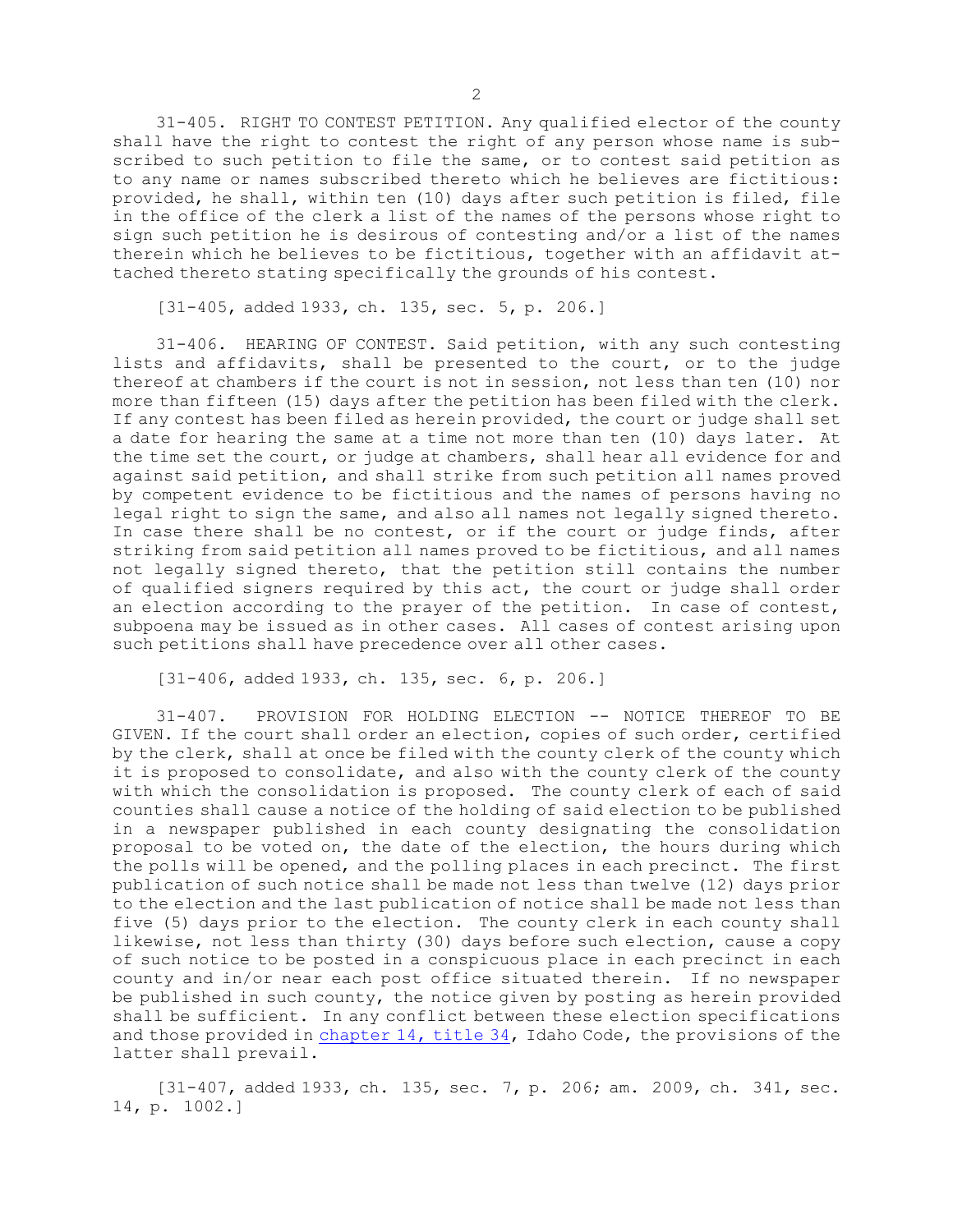31-408. PREPARATION AND FORM OF BALLOTS. It shall be the duty of the county clerk of each of said counties to cause ballots to be printed to state:

"Shall .... County be consolidated with .... County?

□ Yes

□ No"

The county clerk in each county shall send the requisite number of ballots to each voting precinct in his county in <sup>a</sup> reasonable time before the election. All ballots and supplies to be used at such election, and the expenses necessarily incurred in the preparation and conduct of such election, shall be paid out of the county election fund as in the case of general elections.

[31-408, added 1933, ch. 135, sec. 8, p. 206; am. 2009, ch. 341, sec. 15, p. 1002.]

31-409. CONDUCT OF ELECTION. The polls in the several election precincts on the day any such election is held shall be open as provided in [chapter](https://legislature.idaho.gov/statutesrules/idstat/Title34/T34CH14) 14, title 34, Idaho Code. No adjournments or intermissions whatever shall take place until the polls shall be closed and the votes counted.

[31-409, added 1933, ch. 135, sec. 9, p. 206; am. 1995, ch. 118, sec. 23, p. 450.]

31-410. WHO QUALIFIED TO VOTE. No person shall be qualified to vote at any such election unless he is <sup>a</sup> qualified elector of the county and state in which he offers to vote and unless he be duly registered in the precinct where he offers to vote.

[31-410, added 1933, ch. 135, sec. 10, p. 206.]

31-411. PROVISIONS OF GENERAL ELECTION LAWS MADE APPLICABLE. The provisions of the general election laws relative to the holding of elections, the appointment of judges and clerks of election, the registration of voters, the solicitation of voters at the polls, the manner of conducting elections, the officers and duties thereof at elections, the counting of ballots and making returns of the results, the canvassing of returns, and all other provisions relating to general elections shall apply to elections held under this act so far as they are applicable and consistent with the provisions hereof, the intention of this act being to place the holding of elections for county consolidations under protection and regulation of general laws now in force, as far as possible, adding thereto the special features herein contained.

[31-411, added 1933, ch. 135, sec. 11, p. 206.]

31-412. RESULT OF VOTE. When an election has been held, as in this act provided, and the county board of canvassers in each of said counties have found and declared that two-thirds (2/3) of the voters in each county who have voted for or against such consolidation have voted in favor of such consolidation, then, on and after the second Monday in December next thereafter, said counties are consolidated under the name of the county with which such consolidation was effected, and the county consolidated shall, on and after said date, cease to exist. Where such consolidation occurs, the terms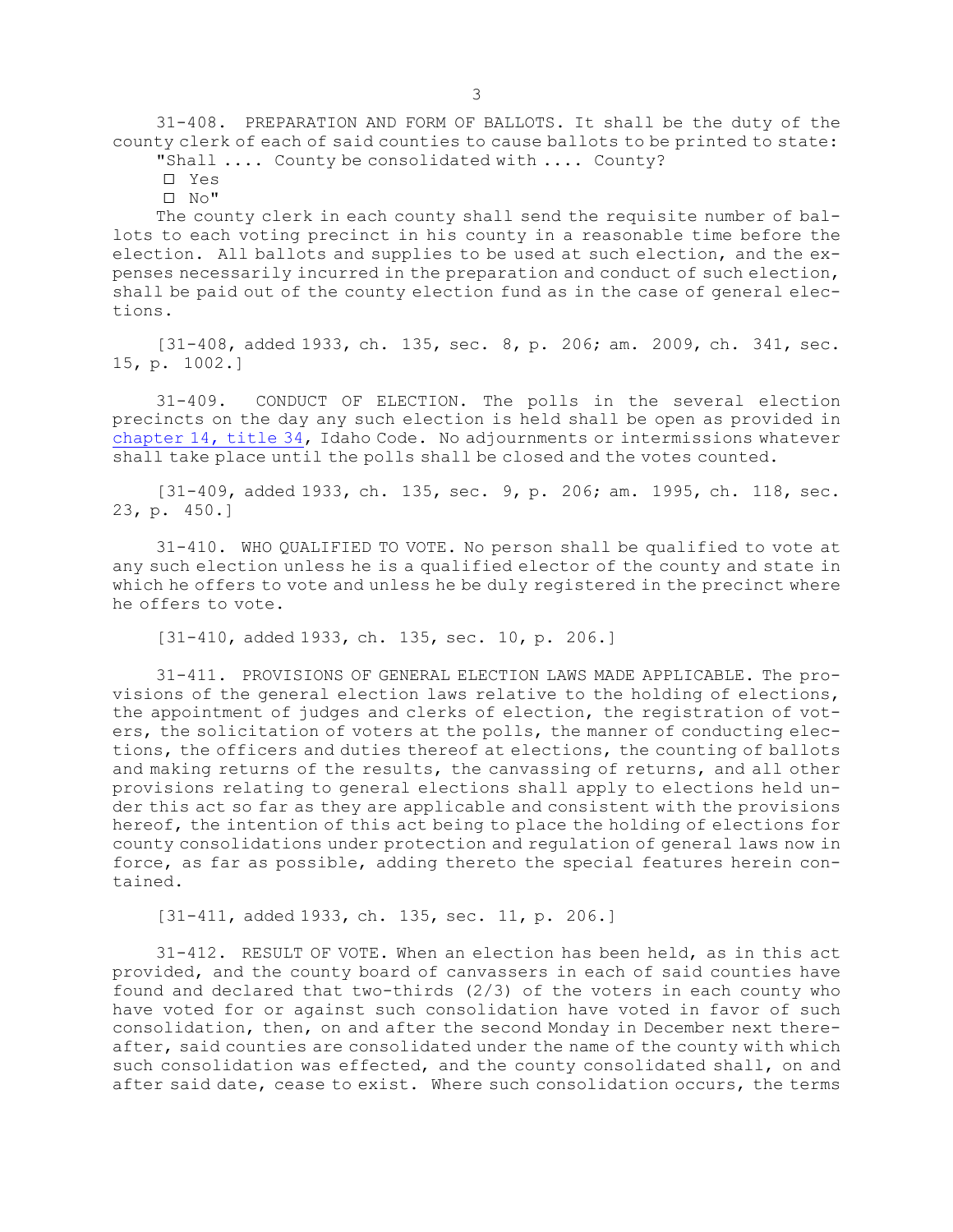4

of office of all county officers in the county which has been consolidated shall automatically terminate.

[31-412, added 1933, ch. 135, sec. 12, p. 206.]

31-413. PAYMENT OF FLOATING INDEBTEDNESS -- DISPOSITION OF BONDED DEBT. The floating indebtedness of the counties so consolidated, existing and owing at the time the consolidation becomes effective, evidenced by warrants, orders, tax anticipation notes or bonds, and claims outstanding and unpaid, and bond interest coupons maturing prior to said date, shall be determined by the respective county auditors of said counties, and the amount and details thereof certified to the board of commissioners of the county with which the consolidation has been effected. All money in the possession or under the control of the treasurer or other officer of the county which has been consolidated (except school district, road district, highway district, city, village and other municipal funds) shall be paid over to the treasurer of the other county and by the latter applied upon said floating indebtedness of the county which has been consolidated. If any balance remains after the payment of such floating indebtedness, such balance shall be apportioned to the current expense fund of the consolidated county. If such money and credits shall be insufficient to pay such floating indebtedness, as aforesaid, such deficiency shall be met, provided for and paid by levy made on the taxable property in the territory of the county which has been consolidated, such levy to be made and to be payable as other levies for the redemption and payment of indebtedness of like character. In like manner, any amount of such floating indebtedness of the county with which the consolidation has been effected, over and above the moneys in the possession or under the control of the treasurer or other officer of such county (except school district, road district, highway district, village, city and other municipal funds) at the time the consolidation becomes effective, shall be met, provided for and paid by levy on the taxable property in the territory of such county as it existed prior to consolidation.

The bonded indebtedness of the respective counties, existing at the time the consolidation becomes effective, shall be met, provided for and paid as if no consolidation had been effected, the taxable property in the territory of each county, as it formerly existed, remaining liable therefor as before; and the same rule shall apply in the case of any refunding issue or issues.

[31-413, added 1933, ch. 135, sec. 13, p. 206.]

31-414. TRANSFER OF RECORDS -- SALE OF PROPERTY. Promptly after such consolidation becomes effective, all records, files, proceedings, instruments, documents, bonds, reports, maps, plats, rolls and the like shall be delivered to and taken possession of by the appropriate officer of the county with which the consolidation has been made, and the same shall become <sup>a</sup> part of the official files and records of such office. All property of the formerly existing county shall become the property of the consolidated county and shall be managed, handled and disposed of as other county property. Any real property and equipment such as court house, jail or hospital, no longer required, may be sold as like county property is sold.

[31-414, added 1933, ch. 135, sec. 14, p. 206.]